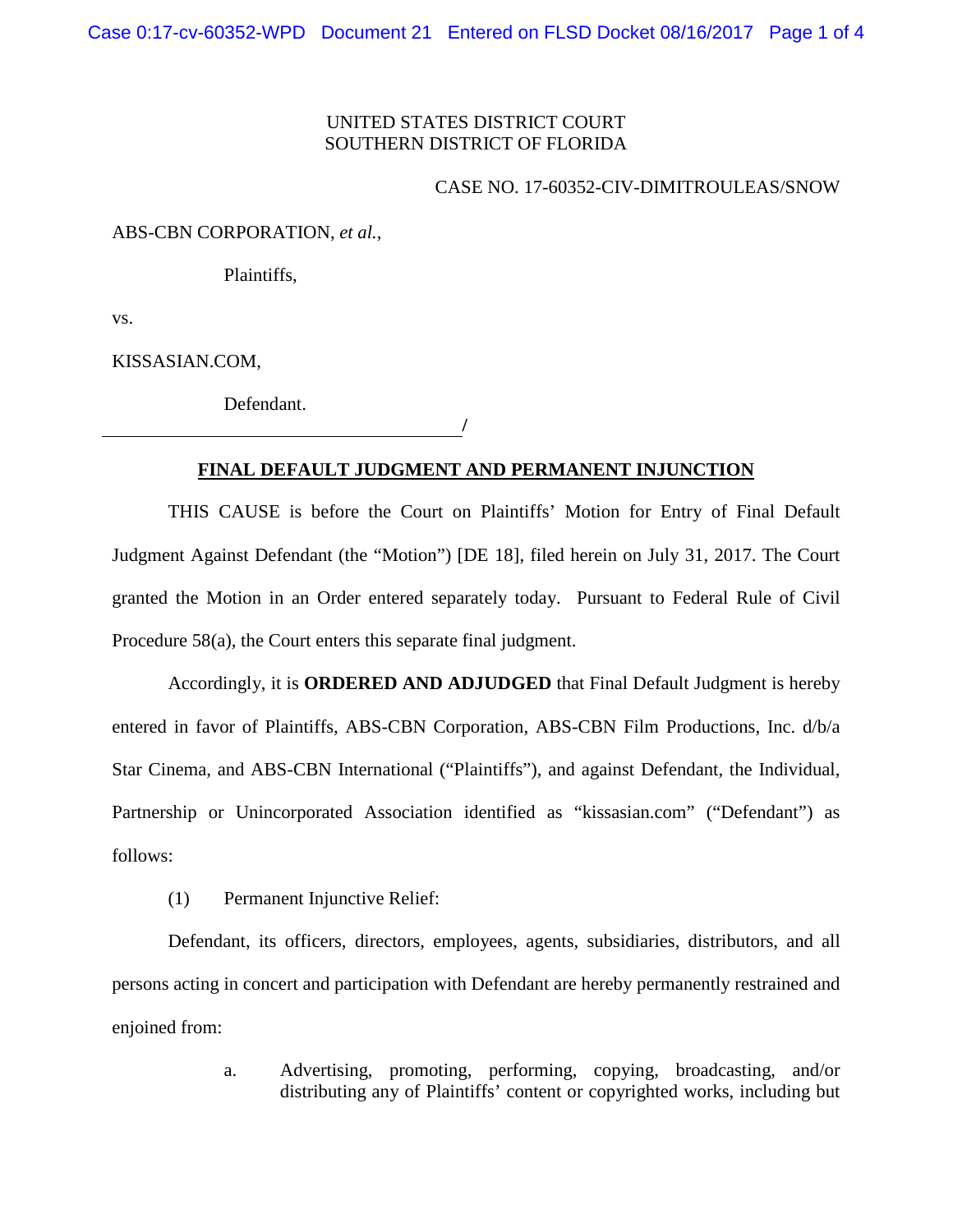not limited to those works identified in Paragraph 24 of the Complaint, Schedule "C" of the Complaint, and in Exhibits 2 and 4 thereto (the "Copyrighted Works");

- b. advertising, promoting, offering, using, or causing to be advertised, promoted, or offered, services using Plaintiffs' registered or common law trademarks identified in Paragraphs 14 and 18 of the Complaint and in Schedules "A" and "B" thereto (the "ABS-CBN Marks").
- c. using the ABS-CBN Marks in connection with any unauthorized services or performances of Plaintiffs' copyrighted works;
- d. using any logo, and/or layout which may be calculated to falsely advertise the services or products of Defendant offered or promoted via the Internet website using the domain name identified as "kissasian.com" (the "Subject Domain Name") and/or any other website or business, as being sponsored by, authorized by, endorsed by, or in any way associated with Plaintiffs;
- e. falsely representing themselves as being connected with Plaintiffs, through sponsorship or association;
- f. engaging in any act which is likely to falsely cause members of the trade and/or of the public to believe any content or services of Defendant offered via the Subject Domain Name and/or any other website, domain name, or business, are in any way endorsed by, approved by, and/or associated with Plaintiffs;
- g. using any reproduction, counterfeit, copy, or colorable imitation of the ABS-CBN Marks in connection with the publicity, promotion, distribution, or advertising of any content or services by Defendant via the Subject Domain Name, and/or any other website, domain name, or business;
- h. affixing, applying, annexing or using in connection with the promotion, distribution, or advertisement of any content or services, a false description or representation, including words or other symbols tending to falsely describe or represent Defendant's content or services offered by the Defendant via the Subject Domain Name and/or any other website or business, as being connected with Plaintiffs, or in any way endorsed by Plaintiffs;
- i. otherwise unfairly competing with Plaintiffs;
- j. using the ABS-CBN Marks, or any confusingly similar trademarks, within domain name extensions, metatags or other markers within website source code, from use on any webpage (including as the title of any web page), from any advertising links to other websites, from search engines' databases or cache memory, and any other form of use of such terms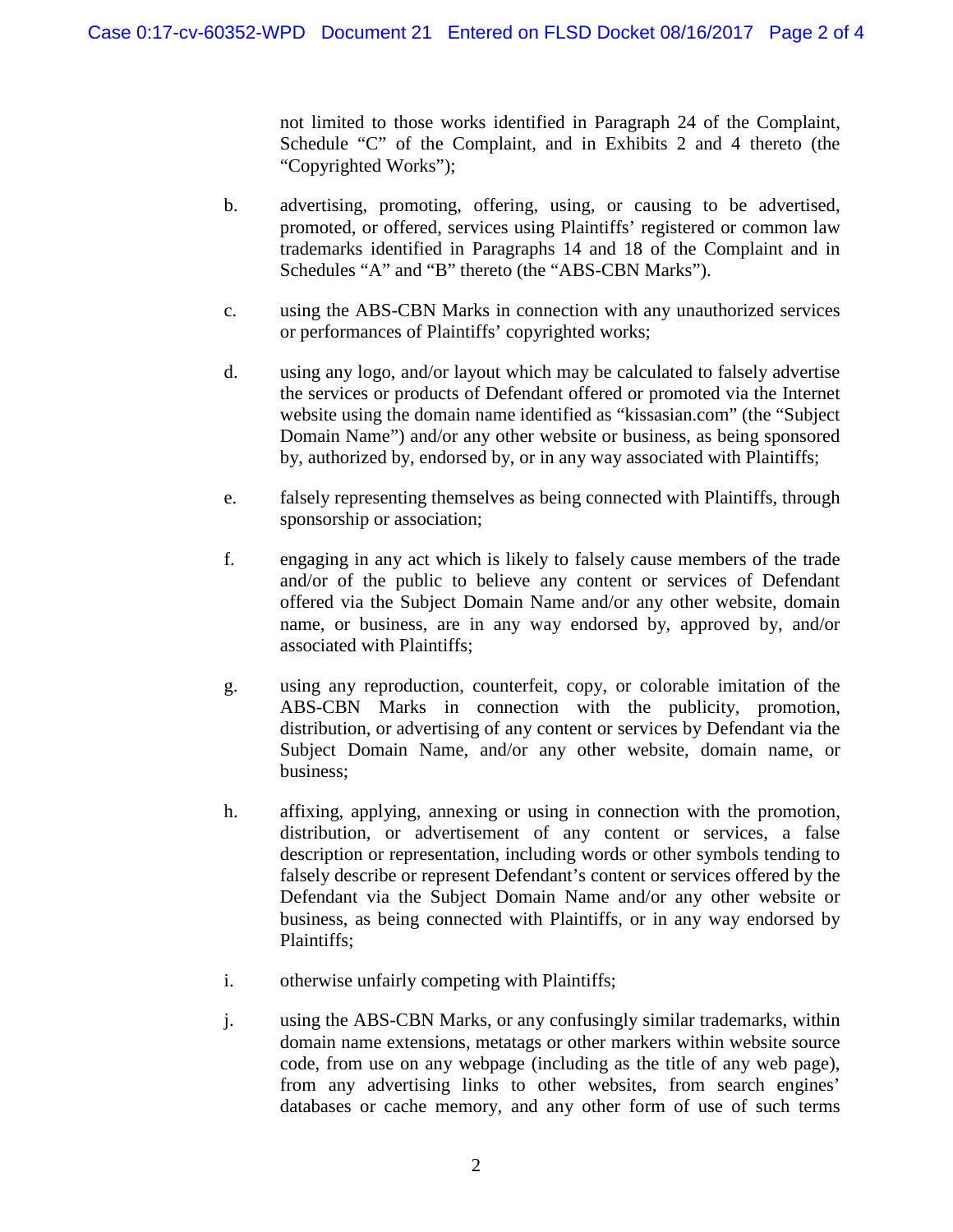which is visible to a computer user or serves to direct computer searches to websites registered by, owned, or operated by Defendant, including the Internet website operating under the Subject Domain Name; and

- k. effecting assignments or transfers, forming new entities or associations or utilizing any other device for the purpose of circumventing or otherwise avoiding the prohibitions set forth above.
- (2) Additional Equitable Relief:
	- a. In order to give practical effect to the Permanent Injunction, the Subject Domain Name is hereby ordered to be immediately transferred by Defendant, its assignees and/or successors in interest or title, and the Registrar to Plaintiffs' control. To the extent the current Registrar does not facilitate the transfer of the Subject Domain Name to Plaintiffs' control within five (5) days of receipt of this judgment, the Registry shall, within twenty (20) days, change the Registrar of Record for the Subject Domain Name to a Registrar of Plaintiffs' choosing, and that Registrar shall transfer the Subject Domain Name to Plaintiffs; and
	- b. Upon the Plaintiffs' request, the top level domain (TLD) Registry for the Subject Domain Name, or their administrators, including backend registry operators or administrators, within twenty (20) days of receipt of this Order, shall place the Subject Domain Name on Registry Hold status for the life of the current registration, thus removing it from the TLD zone files maintained by the Registry which link the Subject Domain Name to the IP address where the associated website is hosted.
- (3) Statutory damages in favor of Plaintiffs pursuant to 15 U.S.C. § 1117(c):
	- a. Award Plaintiffs damages of \$1,000,000.00 against Defendant, for which let execution issue;
- (4) Statutory damages in favor of Plaintiffs pursuant to 17 U.S.C. § 504(c):
	- a. Award Plaintiffs damages of \$810,000.00 against Defendant, for which let execution issue;
- (5) Interest from the date this action was filed shall accrue at the legal rate. *See* 28

U.S.C. § 1961.

(6) The Court retains jurisdiction to enforce this Judgment and permanent injunction.